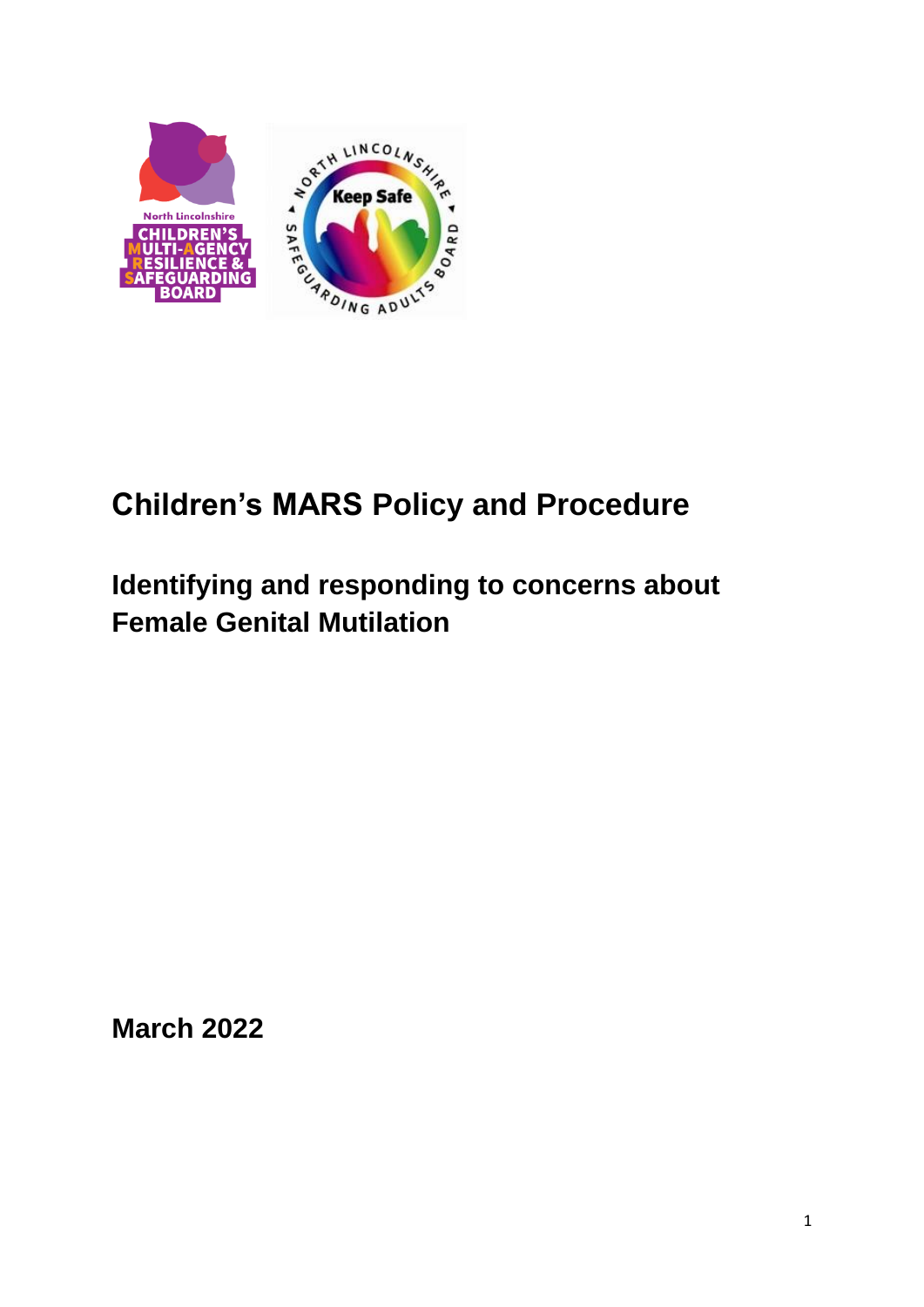# **Contents**

**[Introduction](#page-2-0) [Definition](#page-2-1)** [Types of Female Genital Mutilation](#page-3-0) [Other names for Female Genital Mutilation](#page-3-1) Prevalence [of Female Genital Mutilation](#page-4-0) **[Indicators](#page-5-0)** Consequences [of Female Genital Mutilation](#page-6-0) [Talking About Female Genital Mutilation](#page-7-0) [The Law and Female Genital Mutilation](#page-9-0) [Female Genital Mutilation Protection Orders](#page-11-0) [Mandatory reporting duty](#page-11-1) **[NHS Actions](#page-12-0)** [Protection and action](#page-13-0) to be taken [Counselling and specialist support](#page-14-0)

[Appendix 1: Summary flowchart](#page-15-0) [Appendix 2: Further guidance and sources of support](#page-16-0)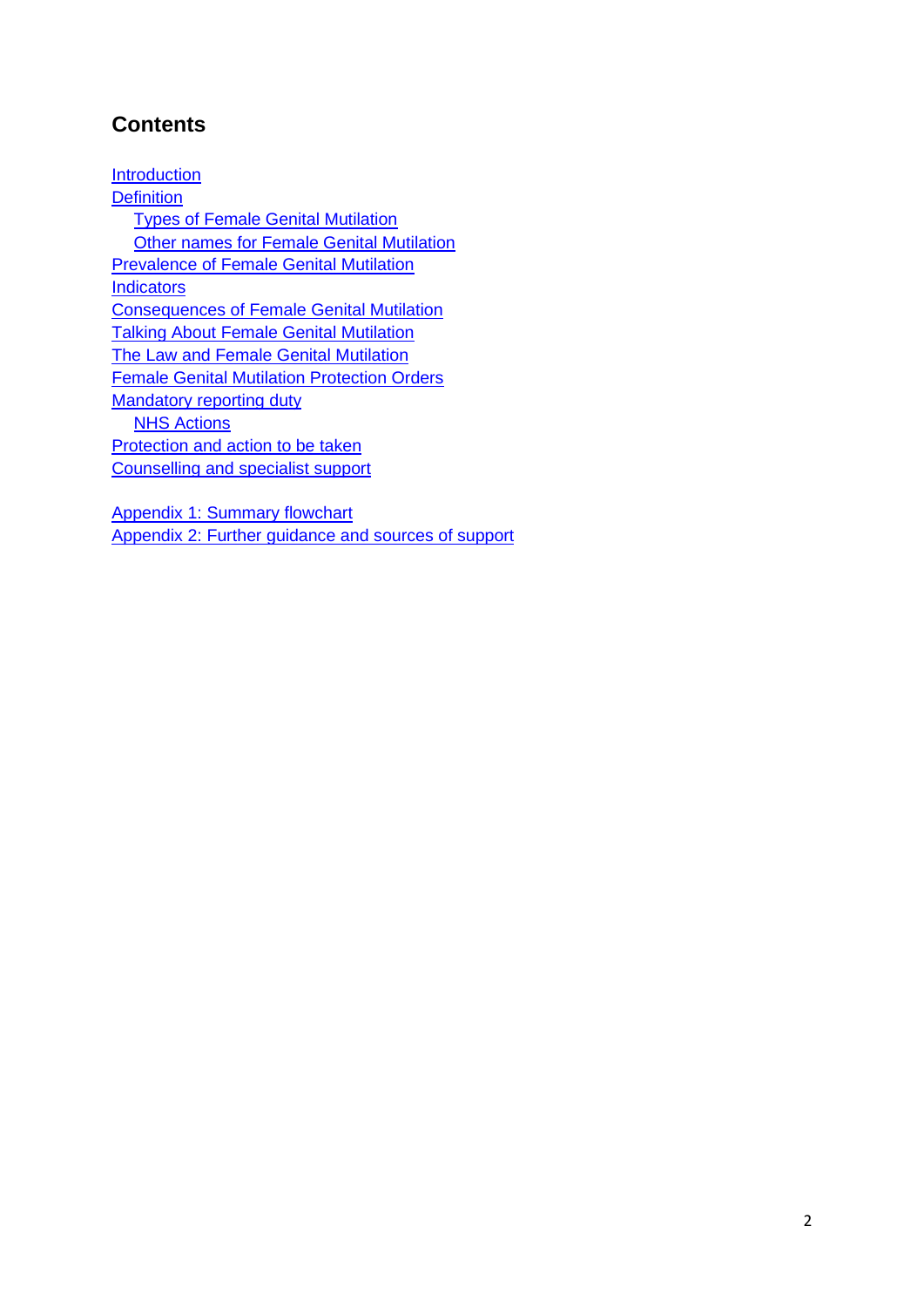# <span id="page-2-0"></span>**Introduction**

This document is designed for all frontline professionals and volunteers within agencies that work to:

- safeguard children and young people from abuse
- support those who have been subjected to Female Genital Mutilation (FGM)

This document provides information and guidance on:

- identifying when a girl (including an unborn girl) or young woman may be at risk of FGM and responding appropriately to protect them
- identifying when a girl or woman has had FGM and procedures for responding appropriately to support them

#### *FGM is child abuse and a form of violence against women and girls, and therefore should be dealt with in line with safeguarding procedures.*

Principles underpinning the guidance and procedure:

- The safety and welfare of the child is paramount
- All agencies act in the interests of the child as stated in the UN Convention on the Rights of the Child (1989)
- FGM is illegal in the UK
- FGM is not a matter that can be left to be decided by personal preference it is an extremely harmful practice. Professionals should not let fears of being branded 'racist' or 'discriminatory' weaken the protection and support required by vulnerable girls and women
- Accessible, acceptable and sensitive health, education, police, social care and voluntary sector services must underpin interventions
- It is acknowledged that some FGM practising families do not see it as an act of abuse. However, FGM is child abuse and has significant physical, emotional and sexual health consequences both in the short and long term, and as such must never be excused, accepted or condoned
- As an often embedded 'cultural practice', engagement with families and communities will be required to achieve a long-term abandonment and eradication of FGM
- All decisions or plans should be based on good quality assessments and be sensitive to the issues of race, culture, religion; and should avoid stigmatising the girl or woman affected, and the practising community, as far as possible given the other principles above

# <span id="page-2-1"></span>**Definition**

FGM comprises all procedures involving partial or total removal of the external female genitalia or other injury to the female genital organs for non-medical reasons. It has no health benefits and harms girls and women in many ways. It involves removing and damaging healthy and normal female genital tissue, and hence interferes with the natural function of girls' and women's bodies. The practice causes severe pain and has several immediate and long-term health consequences, including difficulties in childbirth also causing dangers to the child. The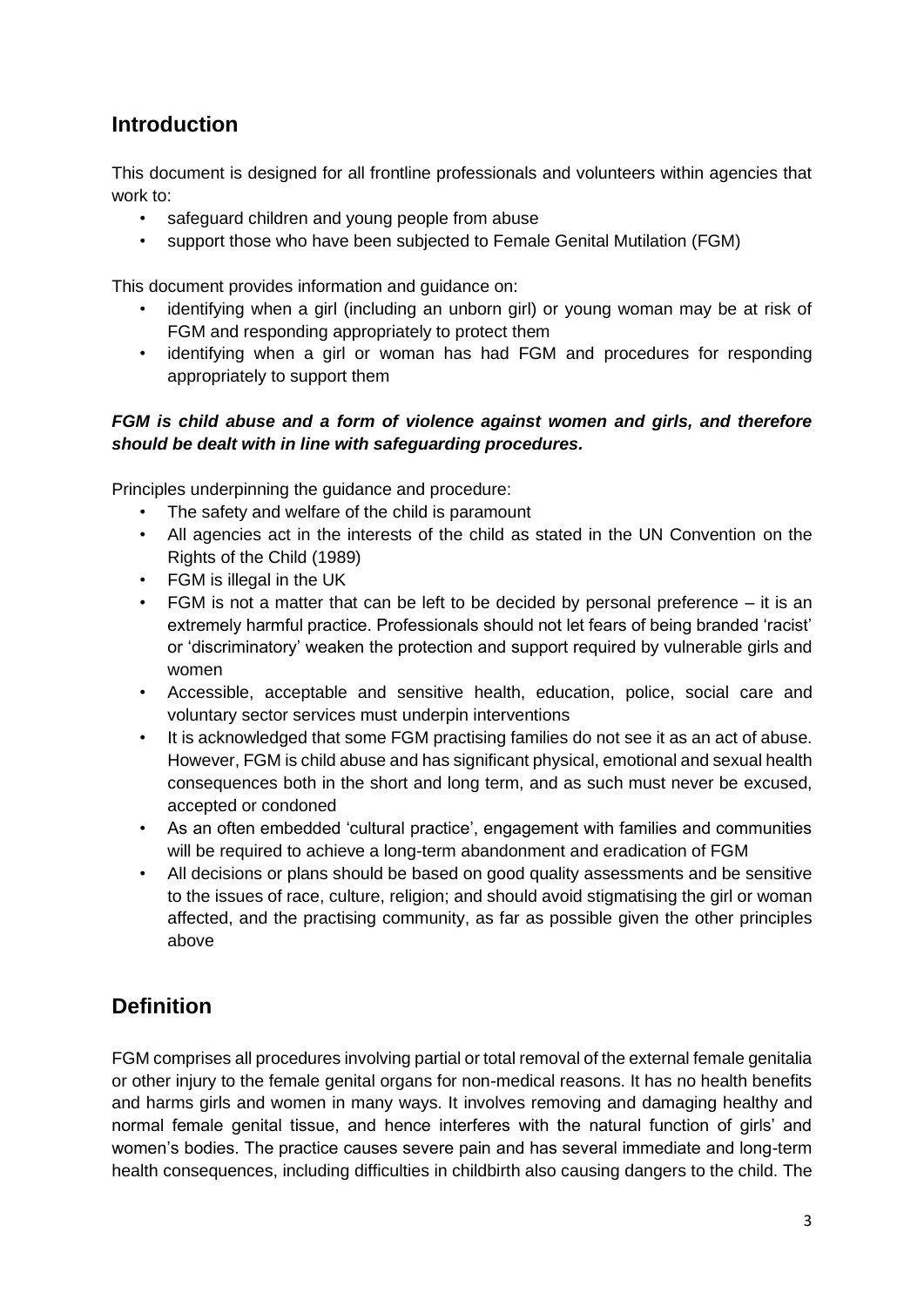procedure is typically performed on girls aged between 4 and 13, but in some cases it is performed on new-born infants or on young women before marriage or pregnancy

### <span id="page-3-0"></span>**Types of Female Genital Mutilation**

The World Health Organization (WHO) classified FGM into four broad categories in 1995 and again in 2007:

- **Type 1**: Partial or total removal of the clitoris and/or the prepuce.
- **Type 2**: Partial or total removal of the clitoris and labia minora, with or without excision of the labia majora.
- **Type 3**: Narrowing of the vaginal orifice by cutting and bringing together the labia minora and/or the labia majora to create a type of seal, with or without excision of the clitoris. In most instances, the cut edges of the labia are stitched together, which is referred to as 'infibulation'.
- **Type 4**: All other harmful procedures to the female genitalia for non-medical purposes, for example: pricking, piercing, incising, scraping and cauterisation.

Type 1 and Type 2 procedures account for 85 percent of all FGM. Type 3 (infibulation or closed) is common in Djibouti, Somalia and Sudan and in parts of Egypt, Ethiopia, Kenya, Mali, Mauritania, Niger, Nigeria & Senegal.

### <span id="page-3-1"></span>**Other names for Female Genital Mutilation**

Female Genital Mutilation can be known as:

- Female Genital Cutting (FGC)
- Female Circumcision it is anatomically misleading and gives the analogy to male circumcision
- Sunnah is a term widely used by communities
- Initiation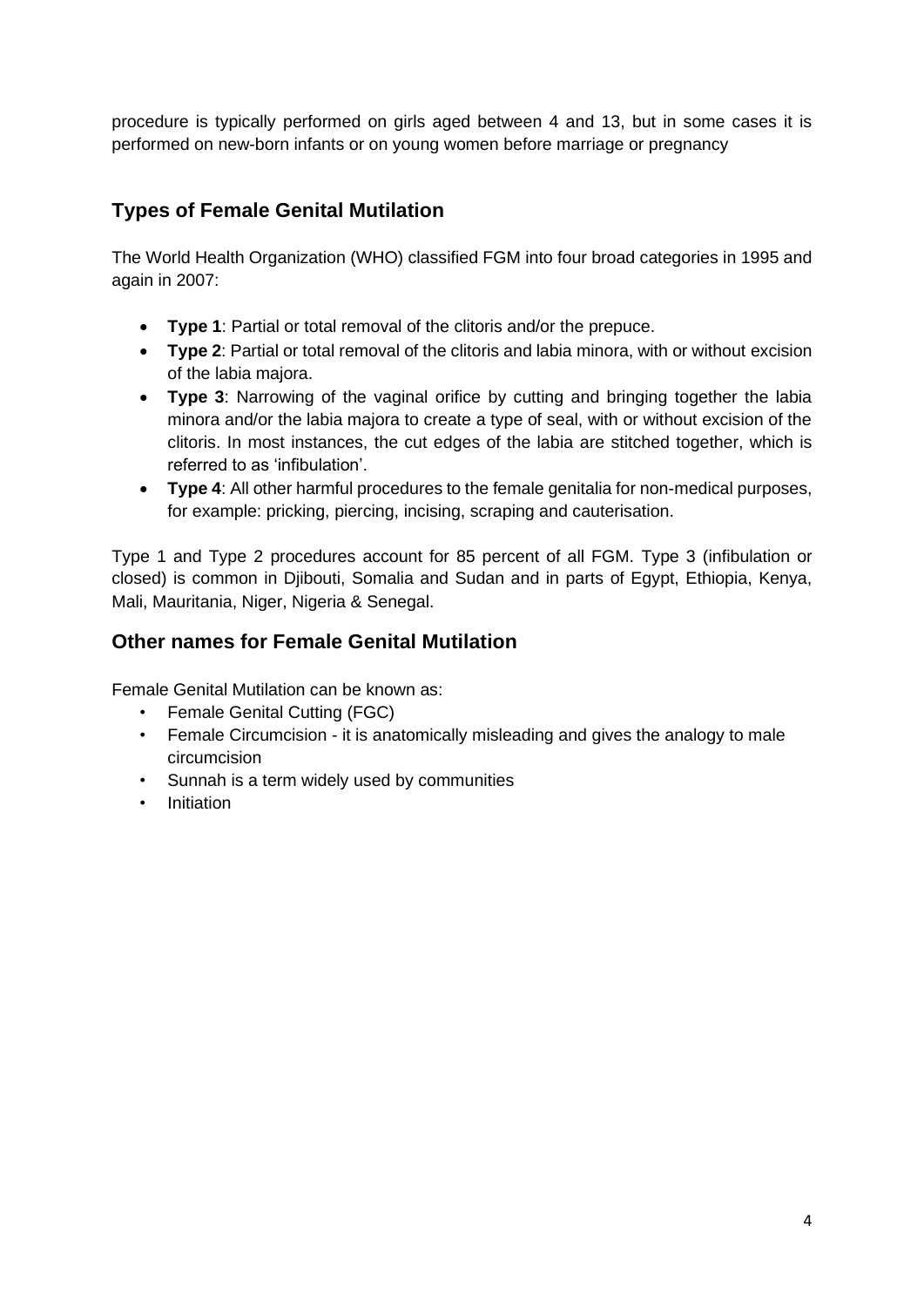

# <span id="page-4-0"></span>**Prevalence of Female Genital Mutilation**

The World Health Organisation estimates that 200 million women and girls worldwide have experienced FGM 44 million are girls below the age of 15, mainly affecting 30 countries in Africa.

- Somalia 98%
- Guinea 97%
- Diibouti 93%
- Sierra Leone 90%
- Mali 89%
- $\cdot$  Eqypt 87%
- $\cdot$  Sudan 87%
- Eritrea 83%
- Burkina Faso 76%
- Gambia 75%

FGM is a deeply rooted tradition, widely practised amongst specific ethnic populations in Africa and parts of the Middle East and Asia. It serves as a complex form of social control of women's sexual and reproductive rights. For more information please see Multi-agency Statutory [Guidance on Female Genital Mutilation April 202](https://www.gov.uk/government/publications/multi-agency-statutory-guidance-on-female-genital-mutilation)0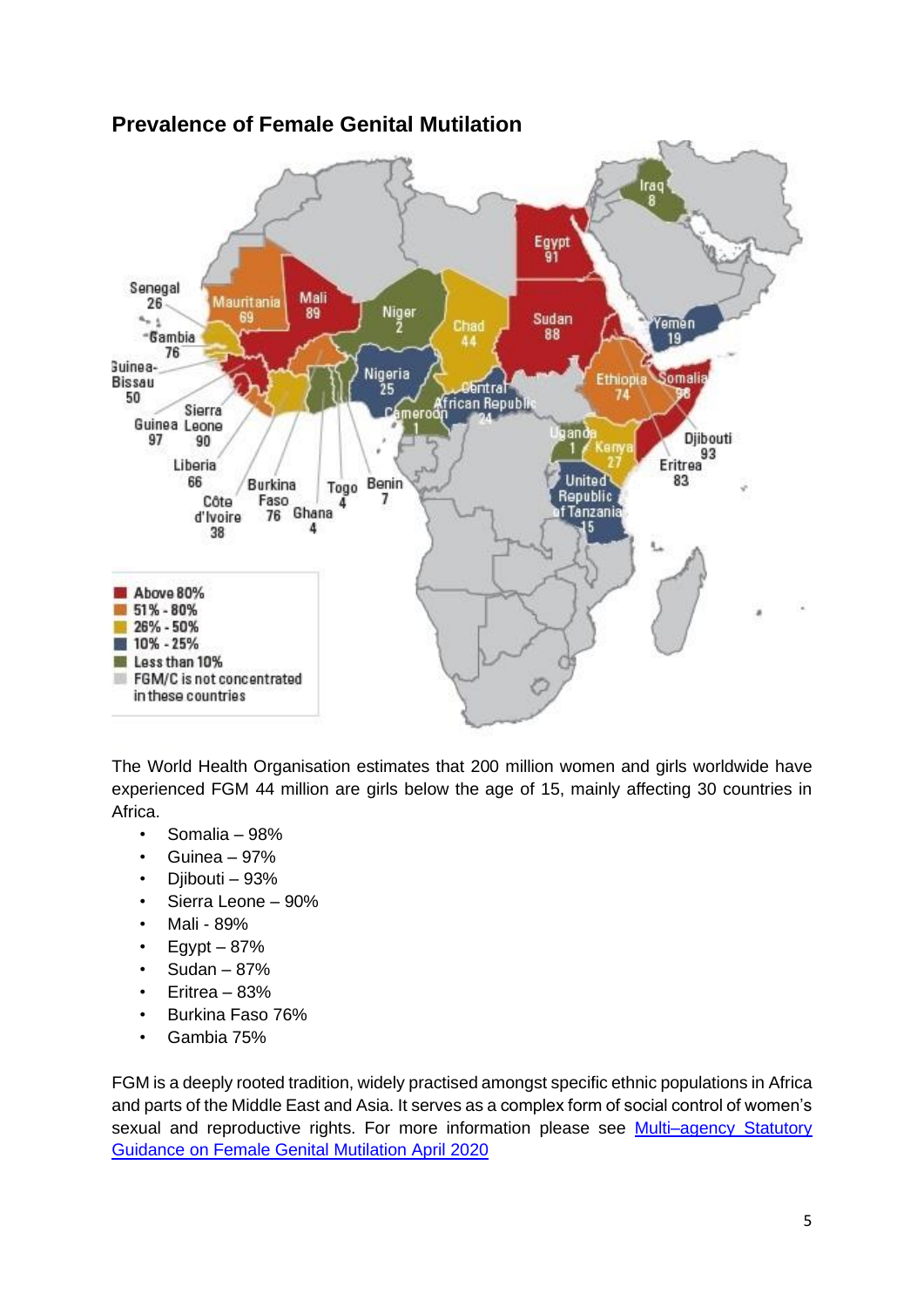### **Prevalence of Female Genital Mutilation in England and Wales**

Due to the hidden nature of the practice of FGM, it is difficult to estimate the prevalence of it in the UK. However, a 2015 study based on 2011 census data in England and Wales estimated that 60,000 girls under the age of 15 could be at risk of FGM each year; and nearly 127,000 women are living with its consequences. FGM could be even more prevalent than these figures suggest due to population growth and immigration from practising countries since 2011.

### <span id="page-5-0"></span>**Indicators**

These indicators are not exhaustive and whilst the factors detailed below may be an indication that a child is facing/at risk of FGM, it should not be assumed that is the case simply on the basis of someone presenting with one or more of these warning signs. These warning signs may indicate other types of abuse such as forced marriage or sexual abuse that will also require a multi-agency response. See also [Annex B of the statutory guidance](https://www.gov.uk/government/publications/multi-agency-statutory-guidance-on-female-genital-mutilation) for details.

The following are some signs that the child may be at risk of FGM:

- A female child is born to a woman who has undergone FGM or whose older sibling or cousin has undergone FGM:
- The family belongs to a community in which FGM is practised; or have limited level of integration within UK community;
- The family indicate that there are strong levels of influence held by elders and/or elders are involved in bringing up female children;
- If a female family elder is present, particularly when she is visiting from a country of origin, and taking a more active / influential role in the family;
- The family makes preparations for the child to take a holiday, e.g. arranging vaccinations, planning an absence from school;
- The child talks about a 'special procedure/ceremony' that is going to take place;
- An awareness by a midwife or obstetrician that the procedure has already been carried out on a mother, prompting concern for any daughters, girls or young women in the family;
- Repeated failure to attend or engage with health and welfare services or the mother of a girl is very reluctant to undergo genital examination;
- Where a girl from a practising community is withdrawn from Sex and Relationship Education they may be at risk from their parents wishing to keep them uninformed about their body and rights.

It should be remembered that this will have lifelong consequences and can be highly dangerous at the time of the procedure and directly afterwards.

Reasons given for practising FGM:

- It brings status and respect to the girl
- It preserves a girl's virginity/chastity
- It is part of being a woman
- It is a rite of passage
- It gives a girl social acceptance, especially for marriage
- It upholds the family honour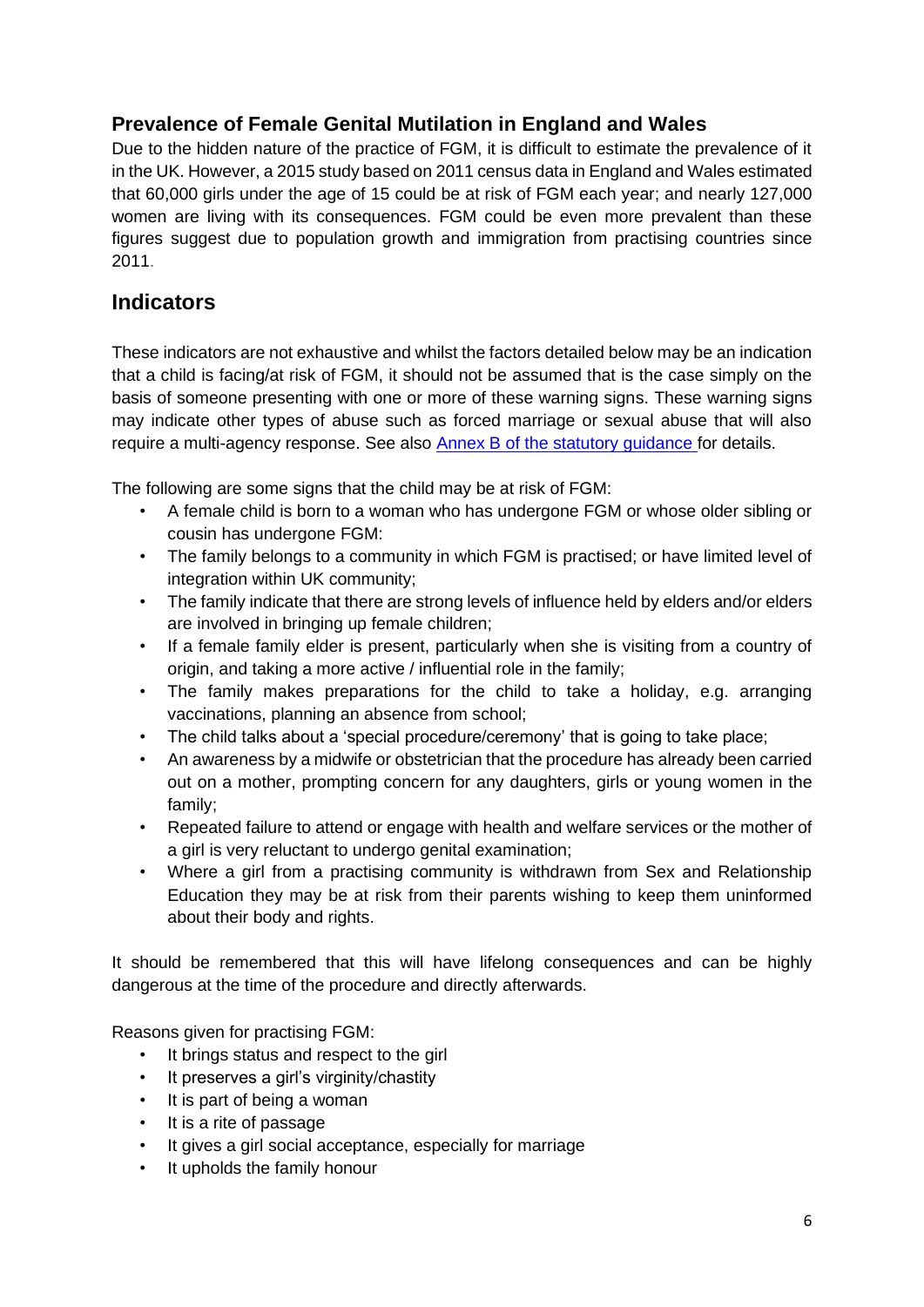- It cleanses and purifies the girl
- It gives the girl and her family a sense of belonging to the community
- It fulfils a religious requirement believed to exist
- It perpetuates a custom/tradition
- It helps girls and women to be clean and hygienic
- It is aesthetically desirable
- It is mistakenly believed to make childbirth safer for the infant
- It rids the family of bad luck or evil spirits

FGM is often seen as a natural and beneficial practice carried out by a loving family who believe that it is in the girl's or woman's best interests. This also limits a girl's incentive to come forward to raise concerns or talk openly about FGM – reinforcing the need for all professionals to be aware of the pressures and risks of FGM.

There are a number of indications that a girl or woman has already been subjected to FGM:

- A girl or woman may have difficulty walking, sitting or standing and may even look uncomfortable
- A girl or woman may spend longer than normal in the bathroom or toilet due to difficulties urinating. A girl may spend long periods of time away from a classroom during the day with bladder or menstrual problems
- A girl or woman may have frequent urinary, menstrual or stomach problems
- There may be prolonged or repeated absences from school or college
- A prolonged absence from school or college with noticeable behaviour changes (e.g. withdrawal or depression) on the girl's return could be an indication that a girl has recently undergone FGM
- A girl or woman may be particularly reluctant to undergo normal medical examinations.
- A girl or woman may confide in a professional
- A girl or woman may ask for help, but may not be explicit about the problem due to embarrassment or fear
- A girl may talk about pain or discomfort between her legs

### <span id="page-6-0"></span>**Consequences of Female Genital Mutilation**

Many women in practising communities can be unaware of the relationship between FGM and its harmful health consequences.

The short-term health consequences can include:

- severe pain
- infection
- emotional and psychological shock (exacerbated by having to reconcile being subjected to the trauma by loving parents, extended family and friends)
- haemorrhage
- wound infections, including tetanus and blood-borne viruses (including HIV and Hepatitis B and C)
- urinary retention
- injury to adjacent tissues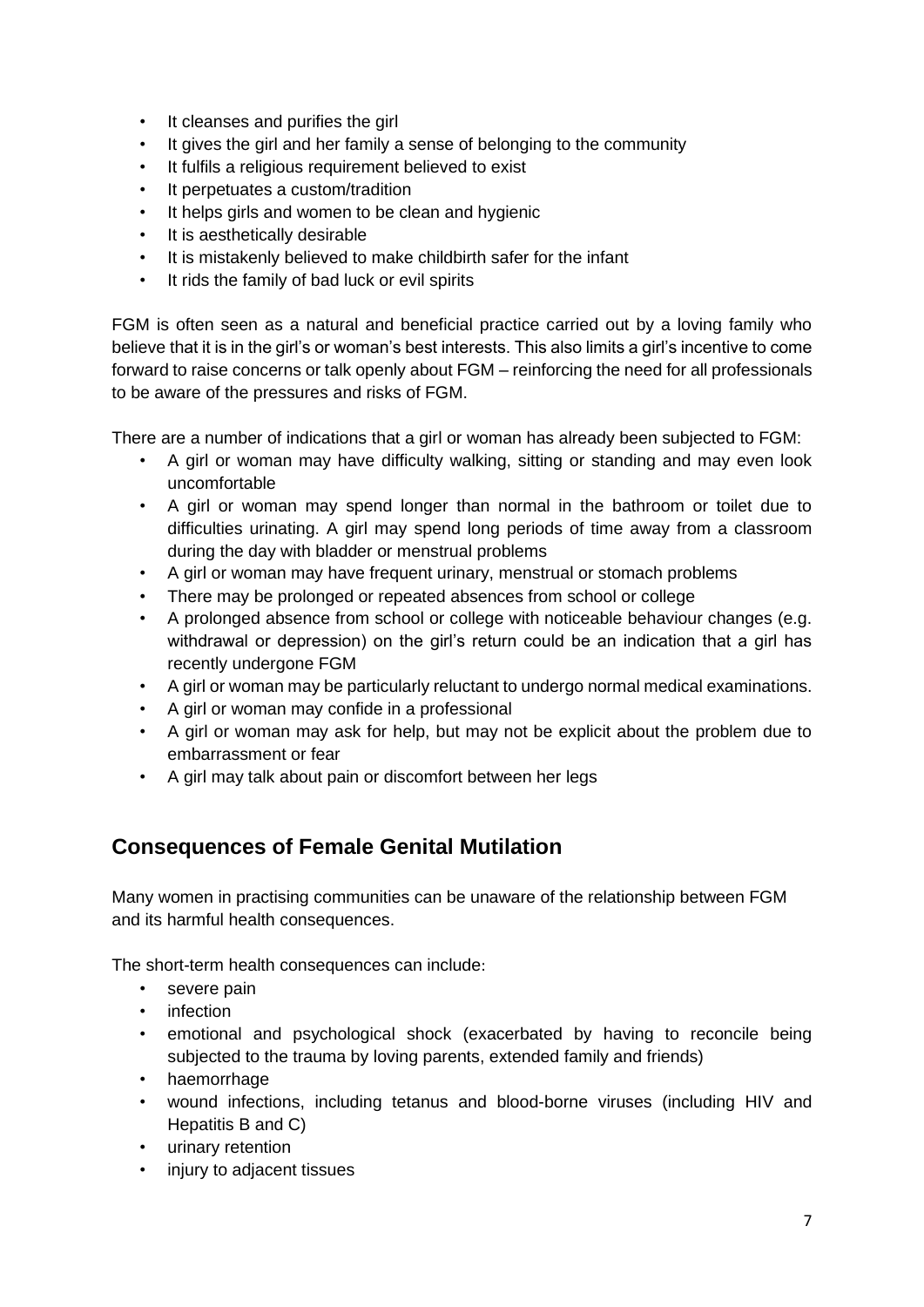- fracture or dislocation as a result of restraint
- damage to other organs
- death

The long-term health implications of FGM can include:

- chronic vaginal and pelvic infections
- difficulties with menstruation
- difficulties in passing urine and chronic urine infections
- renal impairment and possible renal failure
- damage to the reproductive system, including infertility
- infibulation cysts, neuromas and keloid scar formation
- obstetric fistula
- complications in pregnancy and delay in the second stage of childbirth
- pain during sex and lack of pleasurable sensation
- psychological damage, including a number of mental health and psychosexual problems such as low libido, depression, anxiety and sexual dysfunction; flashbacks during pregnancy and childbirth; substance misuse and/or self-harm
- increased risk of HIV and other sexually transmitted infections
- death of mother and child during childbirth

# <span id="page-7-0"></span>**Talking about Female Genital Mutilation**

FGM is a complex and sensitive issue that requires professionals to approach the subject carefully/sensitively and with compassion. It is important that professionals look out for signs that FGM has already taken place so that:

- the girl or woman affected can be supported to deal with the consequences of FGM
- enquiries can be made about other female family members who may need to be safeguarded from harm
- criminal investigations into the perpetrators, including those who carry out the procedure, can be considered to prosecute those breaking the law and to protect others from harm

Care must be taken to ensure that an interpreter is available at services supporting women with FGM, as this is likely to be required for many appointments relating to FGM. An accredited female interpreter may be required. Any interpreter should ideally be appropriately trained in relation to FGM, and in all cases should not be a family member, not be known to the individual, and not be someone with influence in the individual's community.

When talking about FGM, professionals should:

- ensure that a female professional is available to speak to if the girl or woman would prefer this
- make no assumptions
- give the individual time to talk and be willing to listen
- create an opportunity for the individual to disclose, seeing the individual on their own in private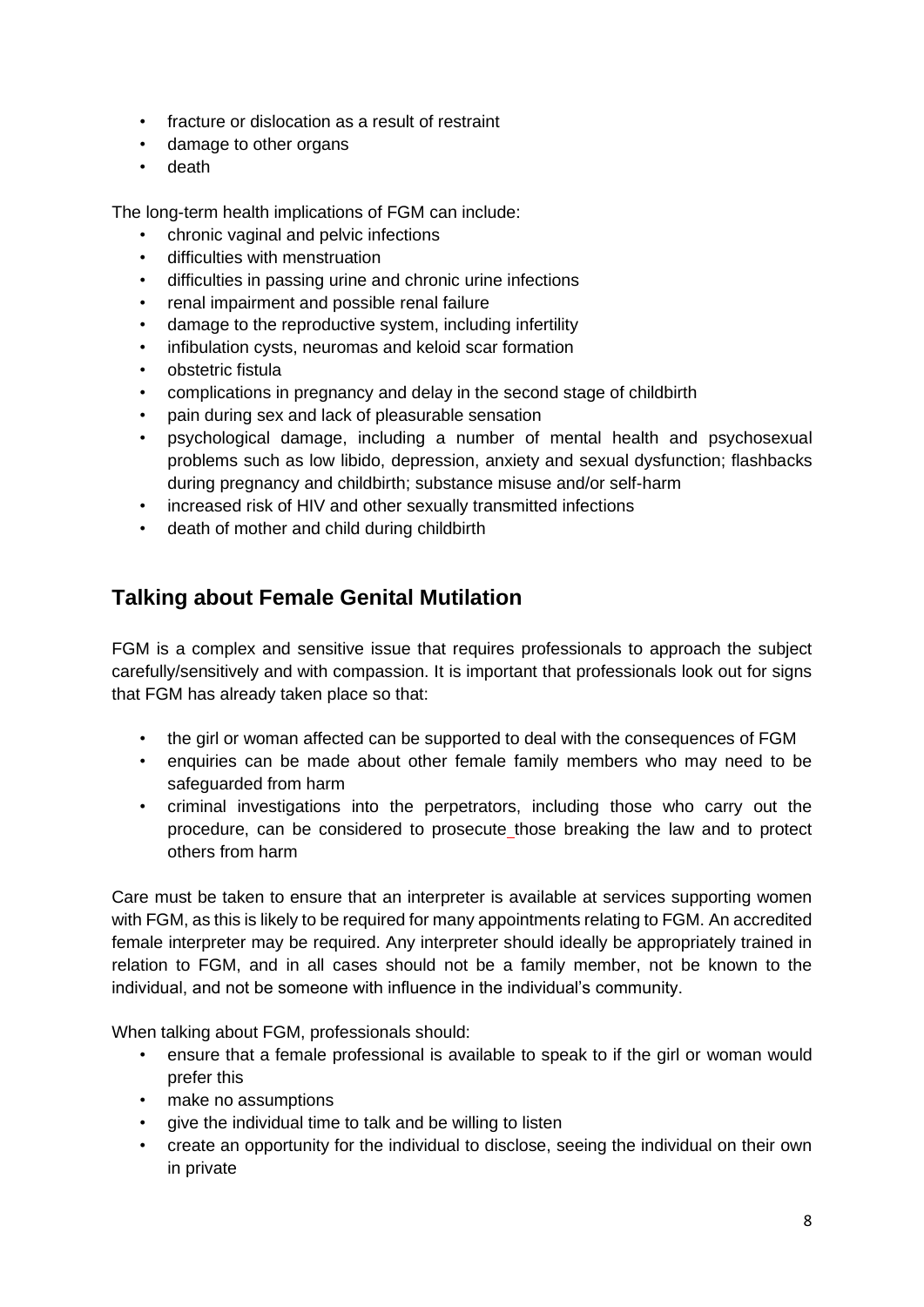- be sensitive to the intimate nature of the subject
- be sensitive to the fact that the individual may be loyal to their parents
- be non-judgemental (pointing out the illegality and health risks of the practice, but not blaming the girl or woman)
- get accurate information about the urgency of the situation

For those subjected to the procedure:

- take detailed notes
- record FGM in the girl or woman's healthcare record / case record, as well as details of any conversations
- use simple and culturally sensitive language and ask straight forward questions such as: "Have you been closed?"
- "Were you circumcised?"
- "Have you been cut down there?"

Remember that women or girls may not be aware that they have had FGM; professionals may need to explain that FGM is the cause of symptoms; and consider some of the following ways to start a discussion about FGM:

- "*I can see in your notes from the obstetrician or midwife that you have been cut. Could you tell me a bit more about this?*"
- "*I know that (some) girls and women in your country have been cut. How do you feel about this? Could you tell me a bit more?*"
- "*You have talked about your cutting and the traditions in your country. Is there anything else you want to tell me about this?*"
- "*How do you and your family feel about female genital cutting? How do the people around you feel about this? Are you still in touch with relatives in your country? How do they feel about it? At what age is it usually performed?*"

Be direct, as indirect questions can be confusing and may only serve to compound any underlying embarrassment or discomfort that you or the patient may have. If any confusion remains, ask leading questions such as:

- "Do you experience any pains or difficulties during intercourse?"
- "Do you have any problems passing urine?"
- "How long does it take to pass urine?"
- "Do you have any pelvic pain or menstrual difficulties?"
- "Have you had any difficulties in childbirth?"

Give the message that the individual can come back to you at another time if they wish.

Give a very clear explanation that FGM is illegal and that the law can be used to help the family avoid FGM if/when they have daughters.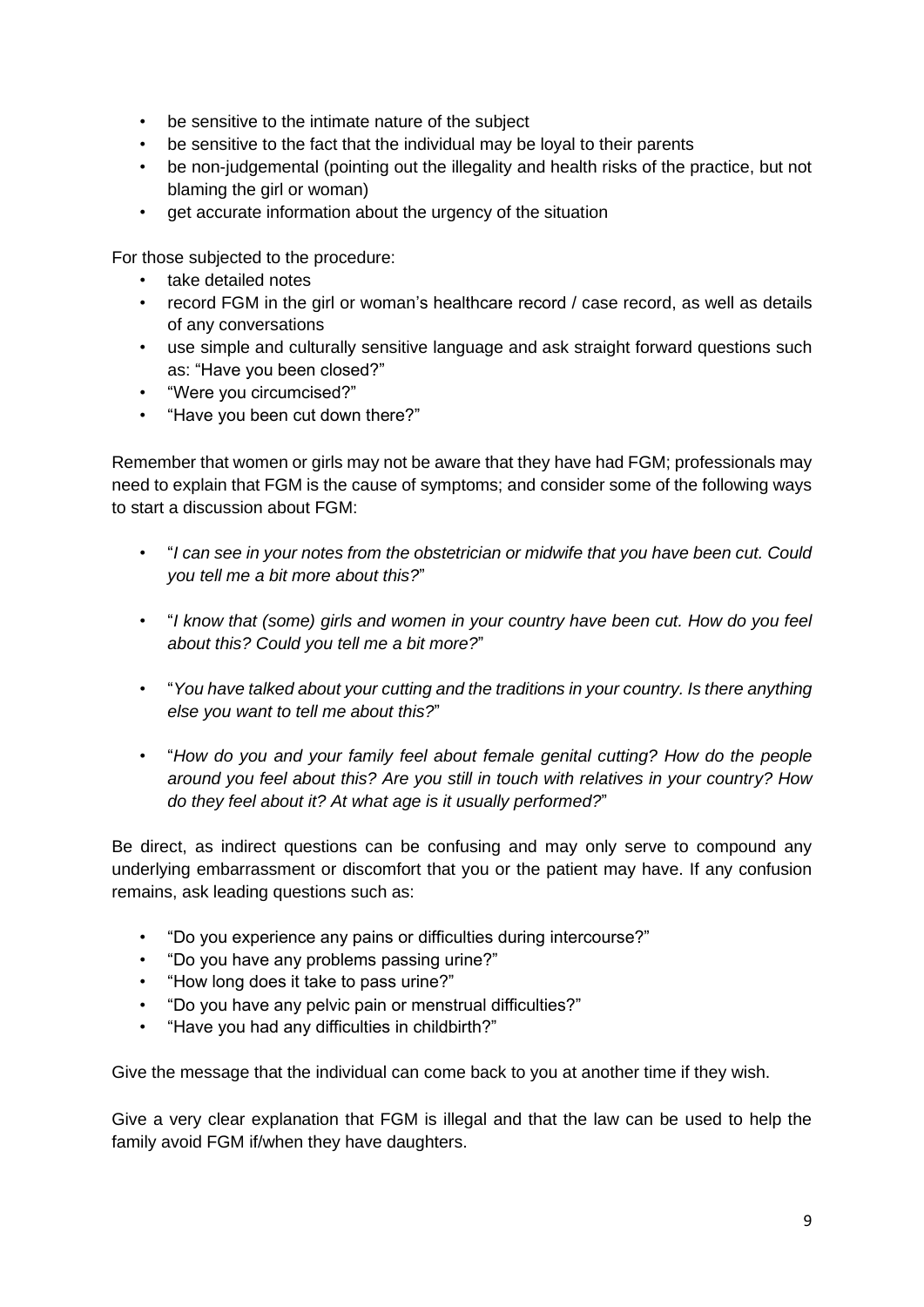Offer support for example counselling, NHS FGM specialist clinics, "Statement Opposing FGM leaflet" etc. The [Female Genital Mutilation Resource Pack](https://www.gov.uk/government/publications/female-genital-mutilation-resource-pack/female-genital-mutilation-resource-pack) is available on the government website.

# <span id="page-9-0"></span>**The Law and Female Genital Mutilation**

In England and Wales, criminal and civil legislation on FGM is contained in the Female Genital Mutilation Act 2003 ('the 2003 Act').

The 2003 Act:

- Makes it illegal to practice FGM in the UK
- Makes it illegal to take girls who are British nationals or permanent residents of the UK abroad for FGM whether or not it is lawful in that country
- Makes it illegal to aid, abet, counsel or procure the carrying out of FGM abroad
- Has a penalty of up to 14 years in prison and, or, a fine.

It came into force on 3 March 2004 and applies to England, Northern Ireland and Wales. As amended by the Serious Crime Act 2015, the Female Genital Mutilation Act 2003 now includes:

- Creating a new offence of failing to protect a girl from FGM with a penalty of up to 7 years in prison or a fine or both. - A person is liable if they are "responsible" for a girl at the time when an offence is committed. This will cover someone who has "parental responsibility" for the girl and has "frequent contact" with her and any adult who has assumed responsibility for caring for the girl in the manner of a parent. This could be for example family members, with whom she was staying during the school holidays
- Introduced Female Genital Mutilation Protection Orders ("FGMPO") breaching an order carries a penalty of up to five years in prison. The terms of the order can be flexible and the court can include whatever terms it considers necessary and appropriate to protect the girl or woman
- Allowing for the lifelong anonymity of victims of FGM prohibiting the publication of any information that could lead to the identification of the victim. Publication covers all aspects of media including social media
- Extended the extra-territorial reach of Female Genital Mutilation (FGM) offences to include "habitual residents" of the UK
- Created a new duty of Mandatory Reporting of Female Genital Mutilation for regulated professionals in health and social care professionals and teachers in England and Wales which came into force on the 31 October 2015

The rights of women and girls are enshrined by various universal and regional instruments including the Universal Declaration of Human Rights, the United Nations Convention on the Elimination of all Forms of Discrimination Against women, the Convention on the Rights of the Child, the African Charter on Human and Peoples' Rights and Protocol to the African Charter on Human and Peoples' Rights on the rights of women in Africa. All these documents highlight the right for girls and women to live free from gender discrimination, free from torture, to live in dignity and with bodily integrity.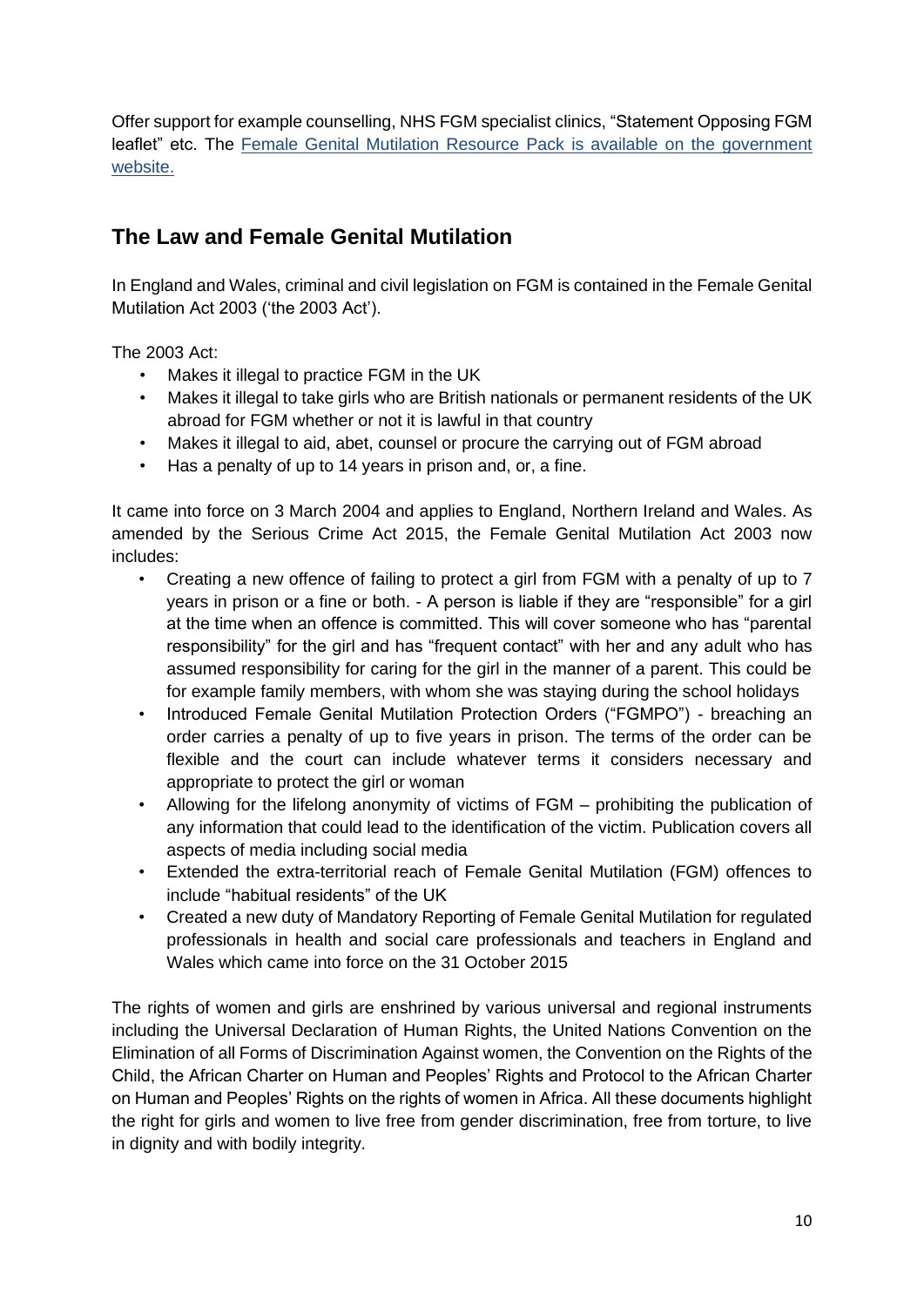### **Girls under 18 years who are suspected to have undergone FGM**

If any professional suspects that a girl has undergone FGM their named/ designated safeguarding lead must be made aware and an immediate referral made to Children's Services Single Point of Contact on 01724 296500/ 01724 296555 (out of hours).

*The practitioner must notify the police when they identify that an act of Female Genital Mutilation appears to have been carried out on a girl under the age of 18. This can be done via 101.*

#### **Girls under 18 years who are suspected to be at risk of FGM**

All cases should be handled in accordance with Children's MARS [Policy and Procedure](https://www.northlincscmars.co.uk/policies-procedures-and-guidance/)  [Assessing Need and Providing Help.](https://www.northlincscmars.co.uk/policies-procedures-and-guidance/) The initial referral should be made to Children's Services, if the risk is not considered imminent or significant appropriate safeguarding actions should be undertaken, making sure information is shared appropriately. This will help make sure that if other agencies or professionals have a wider scope of understanding of the child's circumstances, they will be able to use the most up to date information to consider the risk the girl faces.

#### *Where there is imminent or serious risk, an emergency response may be required, either an urgent referral to Children's Services and/ or contacting the police. Where it is considered that there is an immediate risk to a girl the local authority should consider whether to apply for an FGM Protection Order and/or an Emergency Protection Order.*

You should:

- Keep a record of the discussion
- Share the information with Children's Services
- If identified by a healthcare professional share the information with the girls GP, health visitor or school nurse (depending on age of the child) and potentially other health care professionals delivering care to the child depending on circumstances
- In a healthcare setting make sure that the **FGM risk indication system** is used and an indicator placed upon the girls record as appropriate

In all cases professionals should consider the risk to other children and women in the family. Professionals must give careful thought and consideration to developing a safety and support plan for the girl/woman prior to meeting with her. If a girl/woman is seen by someone within the community who she perceives as 'hostile' this may pose a risk to her safety. By mutually agreeing in advance another reason why they are there and/or why they are meeting could potentially minimise this risk.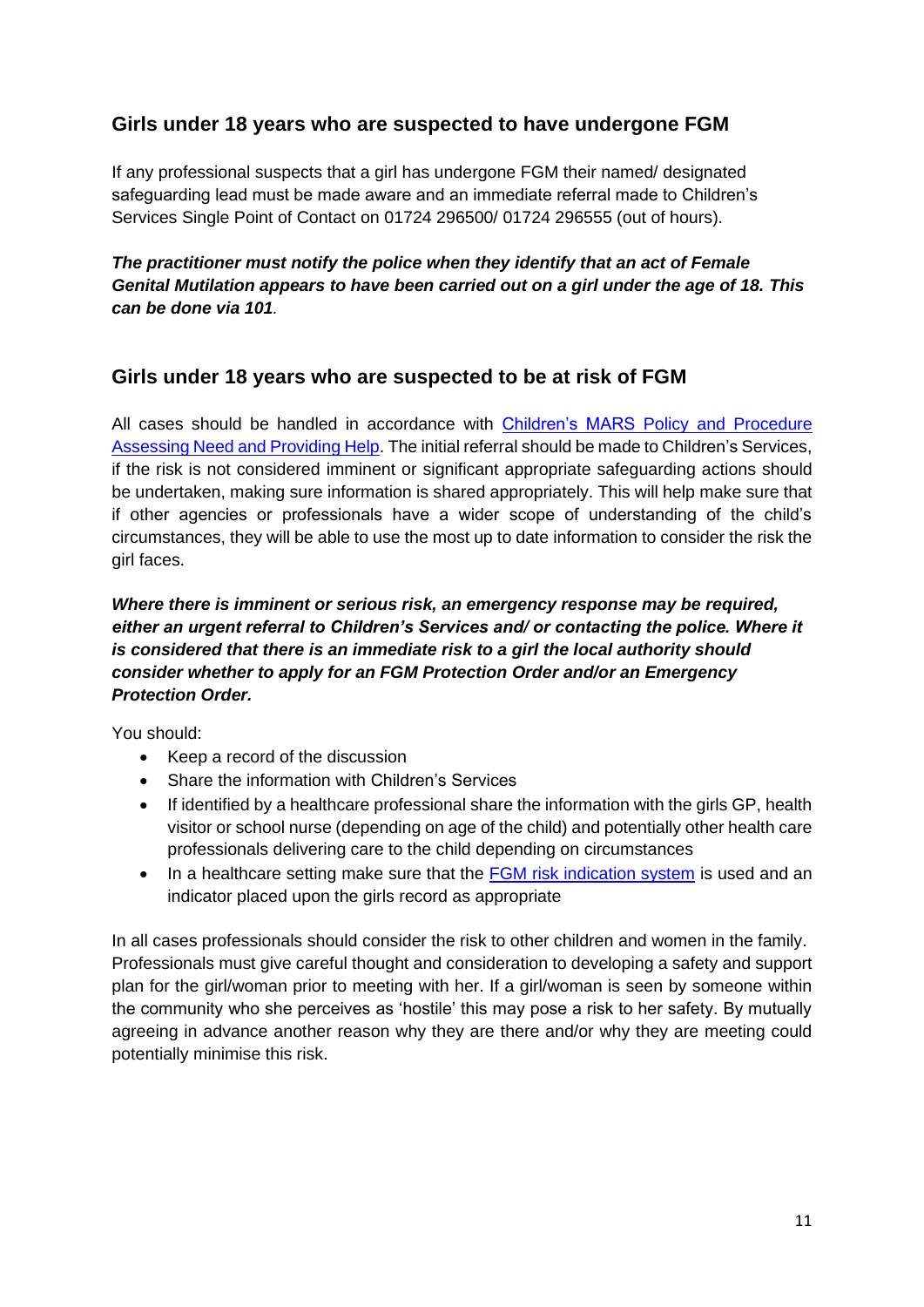### <span id="page-11-0"></span>**Female Genital Mutilation Protection Orders**

A Female Genital Mutilation Protection Order (FGMPO) is a civil measure which can be applied for through a family court, offering the means of protecting actual or potential victims from FGM under the civil law. The court can make an order in an emergency so that protection is in place straightaway. FGMPOs are intended to safeguard girls who are at risk of FGM at home or abroad, or who are survivors. They came into effect on 17 July 2015 and apply to England, Northern Ireland and Wales.

In July to September 2016, there were 20 applications and 11 orders made for FGMPOs. In total, there have been 97 applications and 79 orders made since their introduction up to the end of July 2015.

Breach of an FGMPO is a criminal offence carrying a sentence of up to five years in prison. As an alternative to criminal prosecution, a breach could be dealt with in the family court as a contempt of court, carrying a maximum of two years' imprisonment.

Who can apply for an order?

- The person who is to be protected by the order
- a relevant third party (such as the local authority) or
- any other person with the permission of the court (for example, teachers, health care professionals, police, family member).

FGMPOs are unique to each case and contain legally binding conditions, prohibitions and restrictions to protect the person at risk of FGM.

These may include:

- confiscating passports or travel documents of the girl at risk and/or family members or other named individuals to prevent girls from being taken abroad
- ordering that family members or other named individuals should not aid another person in any way to commit or attempt to commit an FGM offence, such as prohibiting bringing a "cutter" to the UK for the purpose of committing FGM

### <span id="page-11-1"></span>**Mandatory reporting duty**

The FGM mandatory reporting duty is a legal duty provided for in the FGM Act 2003 (as amended by the Serious Crime Act 2015). The legislation requires regulated health and social care professionals and teachers in England and Wales to make a report to the police where, in the course of their professional duties, they either:

- are informed by a girl under 18 that an act of FGM has been carried out on her; or
- observe physical signs which appear to show that an act of FGM has been carried out on a girl under 18 and they have no reason to believe that the act was necessary for the girl's physical or mental health or for purposes connected with labour or birth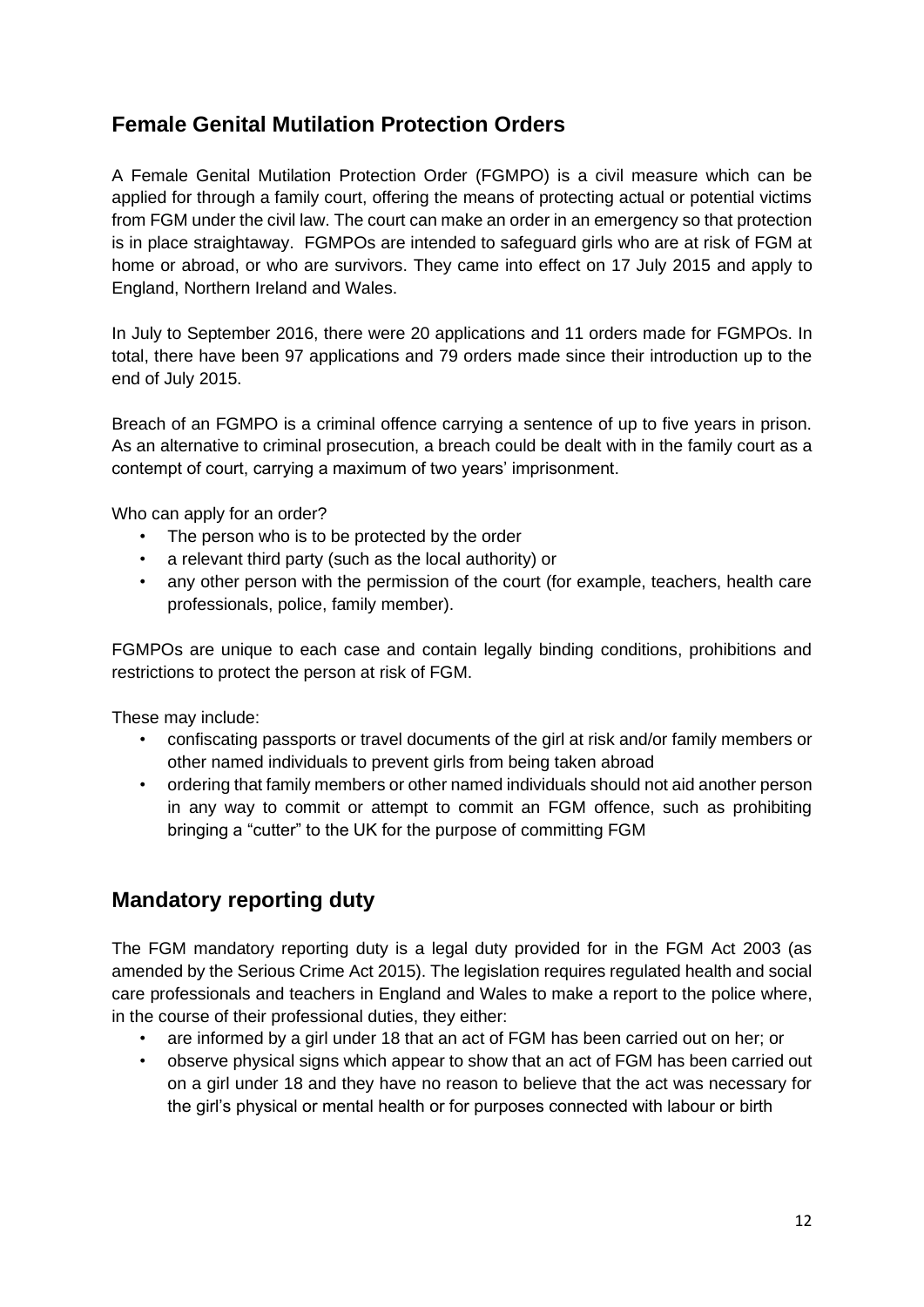For the purposes of the duty, the relevant age is the girl's age at the time of the disclosure/identification of FGM (i.e. it does not apply where a woman aged 18 or over discloses she had FGM when she was under 18).

#### **Complying with the duty does not breach any confidentiality requirement or other restriction on disclosure which might otherwise apply.**

**The duty is a personal duty which requires the individual professional who becomes aware of the case to make a report; the responsibility cannot be transferred.** The only exception to this is if you know that another individual from your profession has already made a report; there is no requirement to make a second.

The duty does not apply in relation to at risk or suspected cases or in cases where the woman is over 18. In these cases, you should follow local safeguarding procedures. For more information, please see [Working Together to Safeguard Children](https://www.gov.uk/government/publications/working-together-to-safeguard-children--2) and/or the multi-agency [statutory guidance on FGM.](https://www.gov.uk/government/publications/multi-agency-statutory-guidance-on-female-genital-mutilation) Where there is a risk to life or likelihood of serious immediate harm, professionals should report the case immediately to police, including dialling 999 if appropriate.

#### **Professionals should make the report as soon after the case has been discovered. Best practice is within 1 working day.**

The duty only applies in cases where the victim discloses. If someone else, such as a parent or guardian, discloses that a girl under 18 has had FGM, a report to the police is not mandatory. However, in these circumstances disclosures should still be handled in line with wider safeguarding responsibilities If there are suspicions that a girl under the age of 18 years may have undergone FGM or is at risk of FGM professionals must still report the issue by following their internal safeguarding procedures. Professionals must share the information about their concerns, potential risk and/or the actions which are to be taken. Next steps should be discussed with the safeguarding lead and if necessary a Children's Services referral made.

The Home Office has produced guidance [Mandatory Reporting of Female Genital Mutilation](https://www.gov.uk/government/publications/mandatory-reporting-of-female-genital-mutilation-procedural-information)  – [procedural information](https://www.gov.uk/government/publications/mandatory-reporting-of-female-genital-mutilation-procedural-information) to support this duty and a fact sheet on the [New Duty for Health and](https://www.gov.uk/government/publications/fact-sheet-on-mandatory-reporting-of-female-genital-mutilation)  [Social Care Professionals and Teachers to Report Female Genital Mutilation \(FGM\)](https://www.gov.uk/government/publications/fact-sheet-on-mandatory-reporting-of-female-genital-mutilation).

### <span id="page-12-0"></span>**NHS actions**

Since April 2014 NHS acute hospitals have been recording:

- If a patient has had Female Genital Mutilation
- If there is a family history of Female Genital Mutilation
- If a Female Genital Mutilation-related procedure has been carried out on a patient

From 1 April 2015, a new information standard, 'SCCI 2026 FGM Enhanced Dataset', revised what information was collected, and the method and frequency of collection, and it is now mandatory for acute Trusts to comply with these updates. The requirement to record FGM data has also been expanded to GP practices and Mental Health Trusts who will be required to submit information under the Enhanced Dataset when treating patients who have FGM.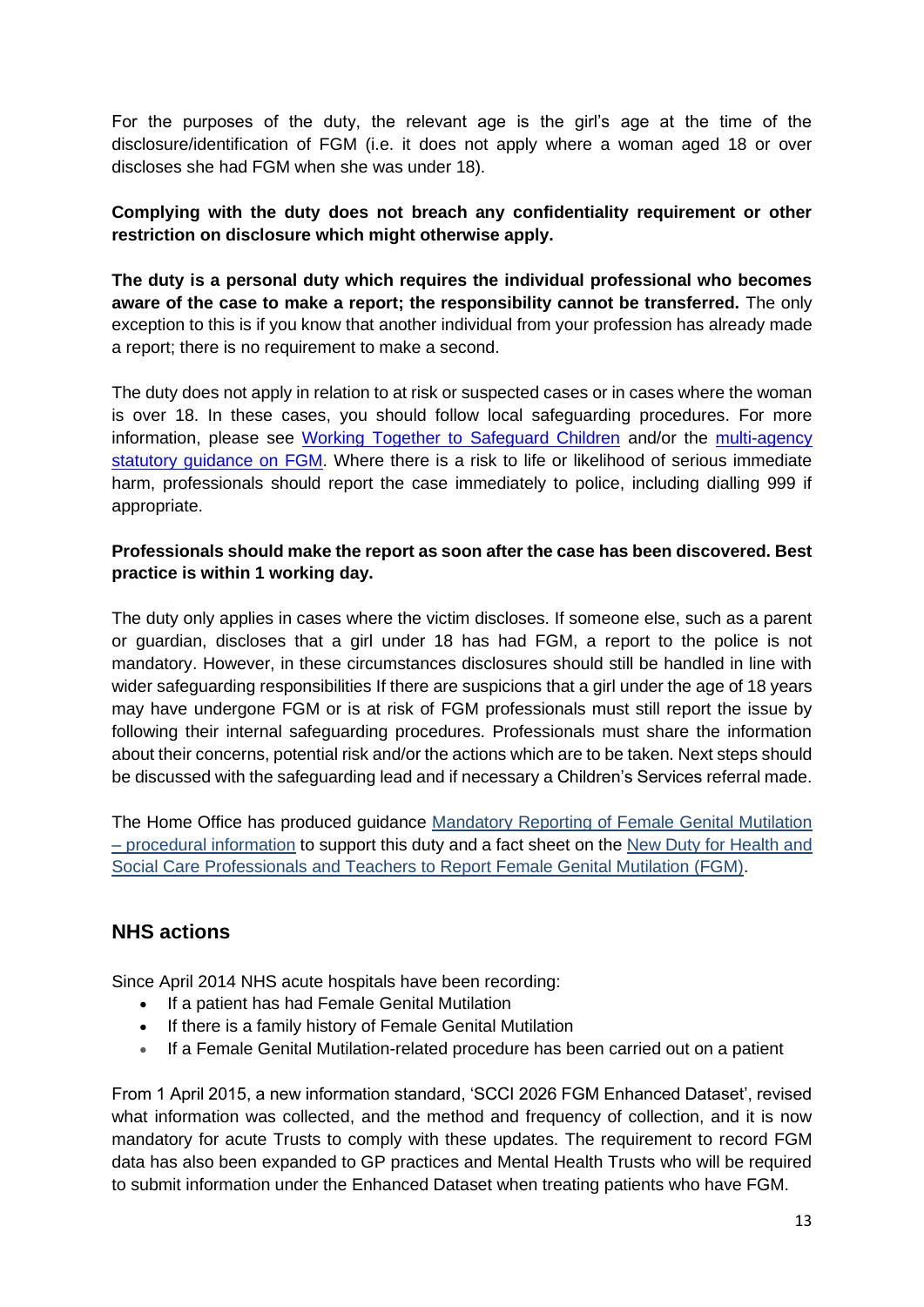For further information, see Health and Social Care Information Centre Female Genital [Mutilation Datasets](http://www.hscic.gov.uk/fgm)

At antenatal booking, the holistic assessment may identify women who have undergone FGM. Midwives and Obstetricians should then plan appropriate care for pregnancy and delivery. Women with FGM Type 3 require special care during pregnancy and childbirth. Early antenatal registration is important in providing midwives with the opportunity to plan for this. Unfortunately, many women only access services very late in their pregnancy.

The plan should be an extension of NICE guidelines that midwives are already familiar with i.e., history taking, offering individual care and being culturally sensitive.

This procedure should be read in conjunction with the [Multi–agency Statutory Guidance on](https://www.gov.uk/government/publications/multi-agency-statutory-guidance-on-female-genital-mutilation)  [Female Genital Mutilation April 2020](https://www.gov.uk/government/publications/multi-agency-statutory-guidance-on-female-genital-mutilation)

# <span id="page-13-0"></span>**Protection and action to be taken**

Where concerns about the welfare and safety of a child or young person have come to light in relation to FGM a referral to Children's Services should be made in accordance with the [Children's MARS Policy and Procedure Assessing Need and Providing Help.](https://www.northlincscmars.co.uk/policies-procedures-and-guidance/) Under mandatory reporting this will include a referral to the police.

If Children's Services and/or the police have reason to believe that a child is likely to suffer or has suffered FGM, Children's Services will liaise with the police and determine the next course of action. This may result in a strategy discussion being convened which should include the relevant health professionals and, if the child is of school age, a school representative also any others involved with the child/family or deemed appropriate.

The strategy discussion will make a decision will be whether the child or young person, the unborn child, or sibling of a child in questions has suffered or is likely to suffer significant harm as a consequence of FGM. If so, a section 47 enquiry will be initiated which could be undertaken jointly with the police.

When undertaking an assessment/section 47 enquiry:

- Consider if the procedure has already been performed how, where and when the procedure was performed and the implication of this
- Children's Services and/or the police will liaise with the Child Sexual Assault Assessment Service where it is believed that FGM has already taken place to enable a [medical assessment](http://www.proceduresonline.com/resources/keywords_online/nat_key/keywords/medical_assessment.html) to take place
- Consider whether a criminal act has taken place and liaise with the police and where necessary take legal advice
- Where a child appears to be in immediate danger of FGM, legal advice should be sought and consideration should be given, for example, to seeking an FGM Protection Order, an Emergency Protection Order or a Prohibited Steps Order, making it clear to the family that they will be breaking the law if they arrange for the child to have the procedure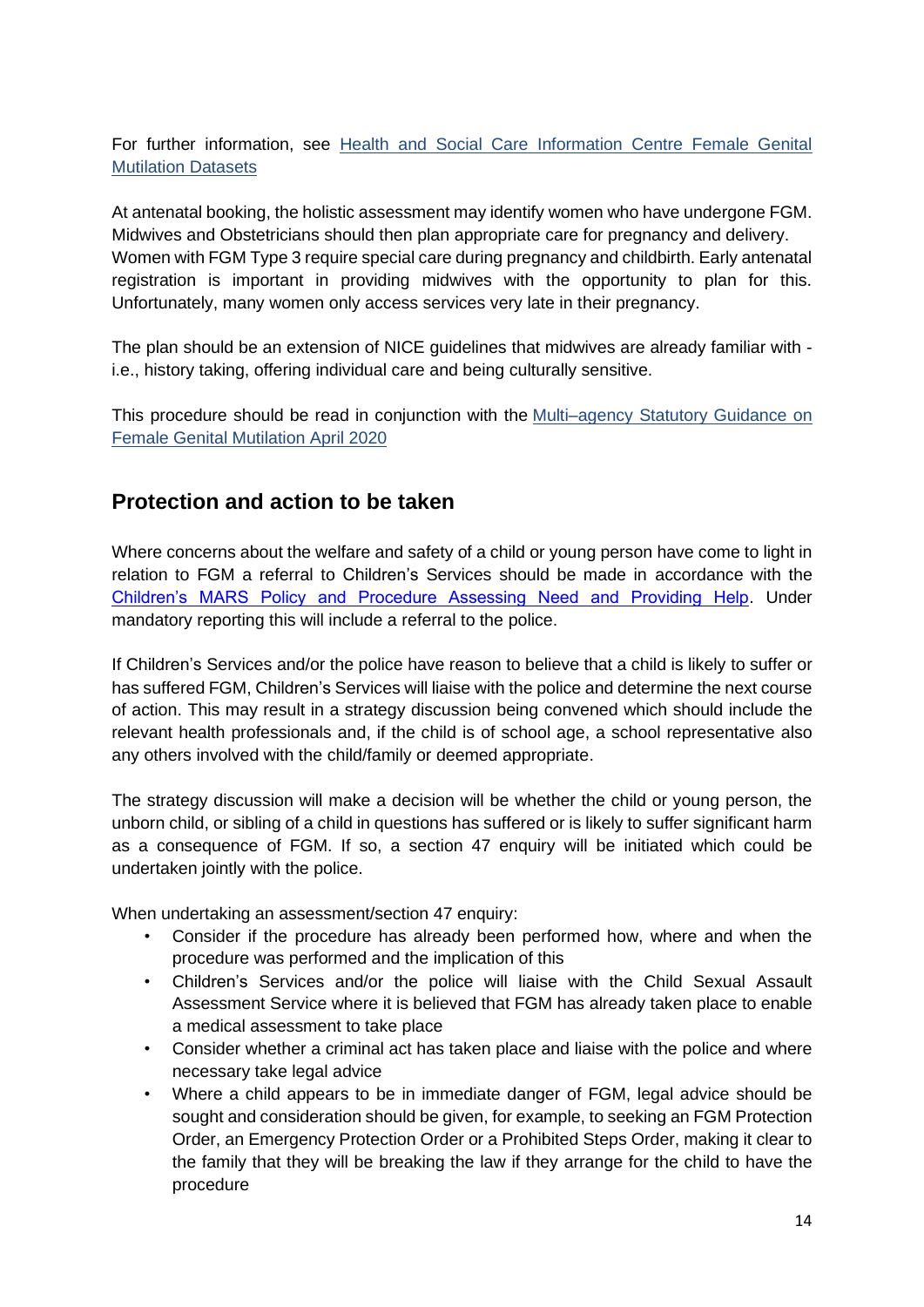- Consider the need for support services
- If concerns are substantiated, consider whether a child protection plan is necessary
- The child's interests are always paramount, and any agreement must be carefully monitored and enforced by all agencies

Where a child has been identified as having suffered, or being likely to suffer, significant harm, it may not always be appropriate to remove the child from an otherwise loving family environment. Parents and carers may genuinely believe that it is in the girl's best interest to conform to their prevailing custom. Professionals should work in a sensitive manner with families to explain the legal position around FGM in the UK. The families will need to understand that FGM and re-infibulation (the process of resealing the vagina after childbirth) is illegal in the UK and that if they are insistent upon carrying out the practice, relevent health professionals and Children's Services must be informed that a female child may be at risk of significant harm.

Interpretation services should be used if English is not spoken or well understood and the interpreter should not be an individual who is known to the family.

Where a child appears to be in immediate danger of mutilation, legal advice should be sought and consideration should be given, for example, to seek an FGM Protection Order, an Emergency Protection Order or a Prohibited Steps Order, making it clear to the family that they will be breaking the law if they arrange for the child to have the procedure.

### <span id="page-14-0"></span>**Counselling and specialist support**

Each girl or woman should be offered counselling to address any impact of FGM.

Counselling sessions should be offered and arranged, taking into account that the girl/woman may not want to make the arrangements about it when her boyfriend/partner or other family members are present. Professionals should be aware that there may be coercion and control involved, which may have repercussions for the girl/woman.

Boyfriends/partners should also be considered for counselling - they are usually supportive when the reality is explained to them.

Specialist counselling or health care would be tailored to meet the needs of the individual on a needs led basis with referrals to specialist providers as necessary. A referral would be initiated via the girl/woman's GP.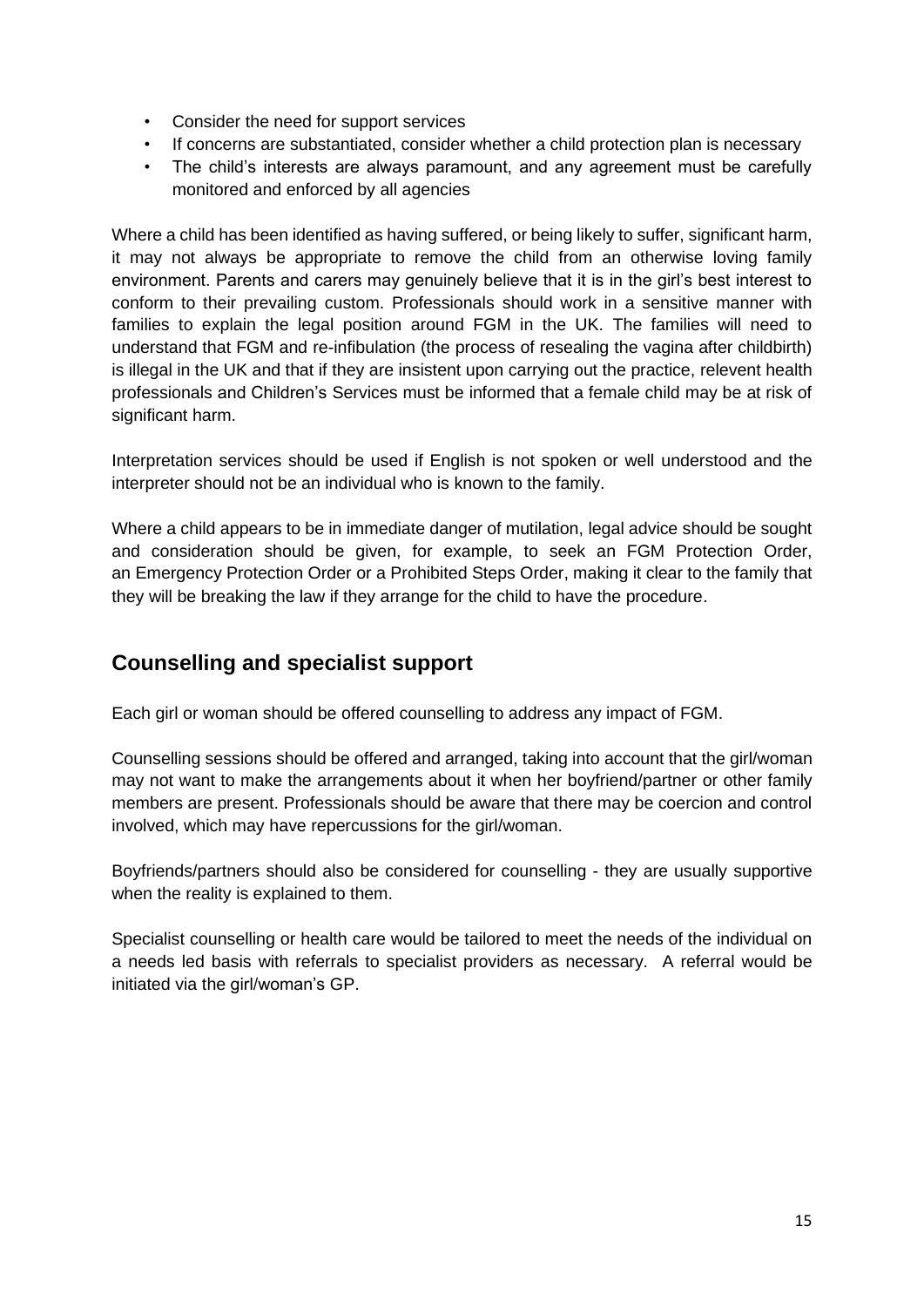<span id="page-15-0"></span>

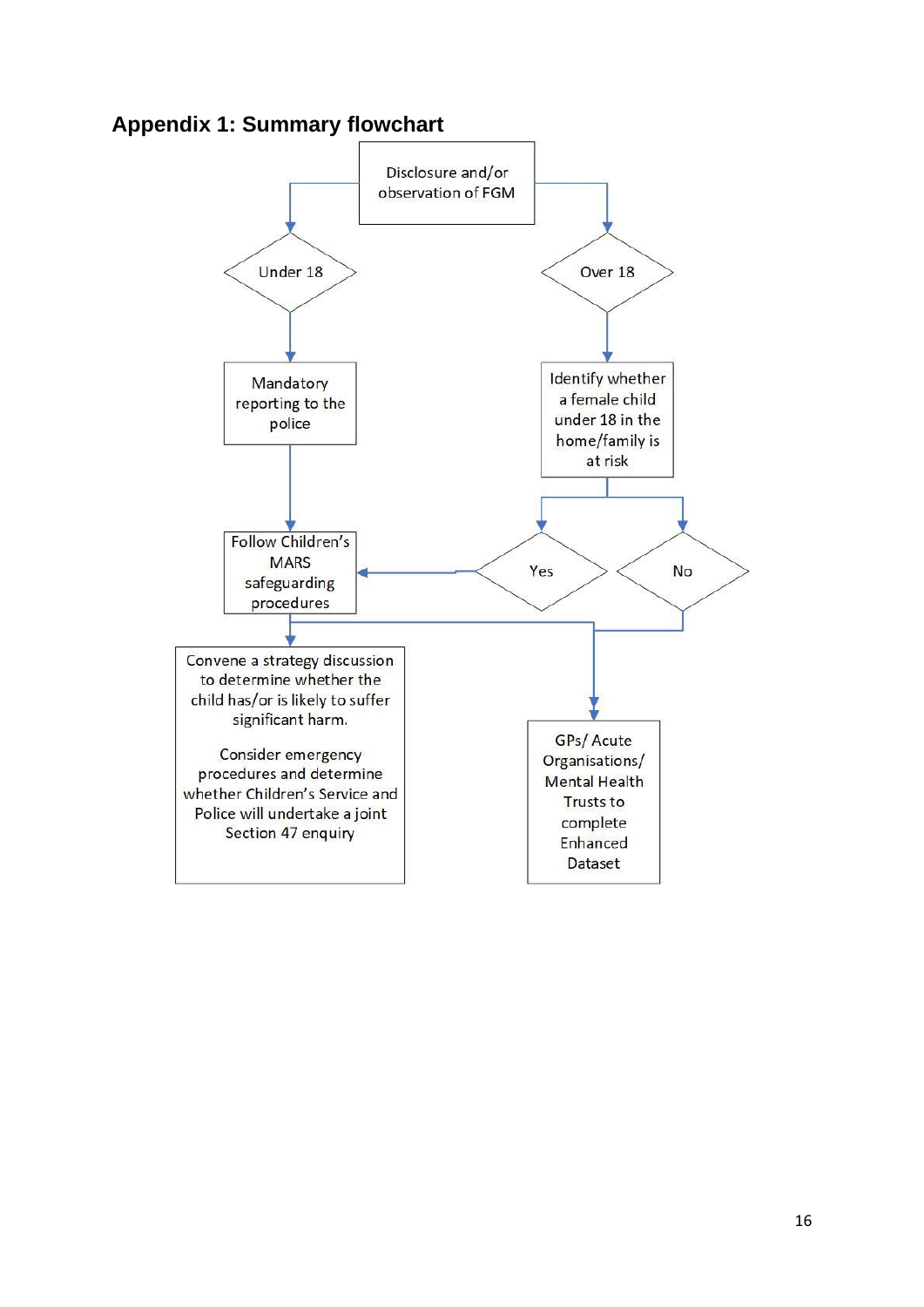# <span id="page-16-0"></span>**Appendix 2: Further guidance and sources of support**

#### **Sources of Support**

#### *North Lincolnshire Children's Services*

If a child is at risk of significant harm, North Lincolnshire Children's Services should be contacted on the Single Point of Contact on 01724 296500 or out of office hours on 01724 296555.

#### *North Lincolnshire Adult's Services*

If you have concerns about an adult with care and support needs, North Lincolnshire Adult's Services can be contacted on 01724 297000.

#### *Humberside Police*

Emergency: 999 Non-Emergency: 101 Further information and advice is available on [Humberside Police website](https://www.humberside.police.uk/female-genital-mutilation-fgm)

#### *The Blue Door*

The Blue Door is a specialist service who provide support to anyone that has experienced domestic abuse and sexual violence in North and North East Lincolnshire and those who have experienced rape and serious sexual offences in Hull and the East Riding of Yorkshire through a variety of advocacy, outreach workers, groups and programmes.

Office Telephone: 01724 841947 Helpline: 0800 197 47 87 Further information and referral forms are available from [The Blue Door's website](https://www.thebluedoor.org/how-do-i-make-a-referral/)

#### *The Halo Project*

The Halo project is a national charity that supports victims of honour based abuse, forced marriages and female genital mutilation by providing appropriate advice and support to victims.

01642 683045 0808 178 8424 Freephone [www.haloproject.org.uk](http://www.haloproject.org.uk/)

#### *Somali Development Services*

SDS provides support to the Somali community and provides education, advocacy and advice and guidance.

0116 285 5888 <https://www.somdev-services.com/index.php/fgm/>